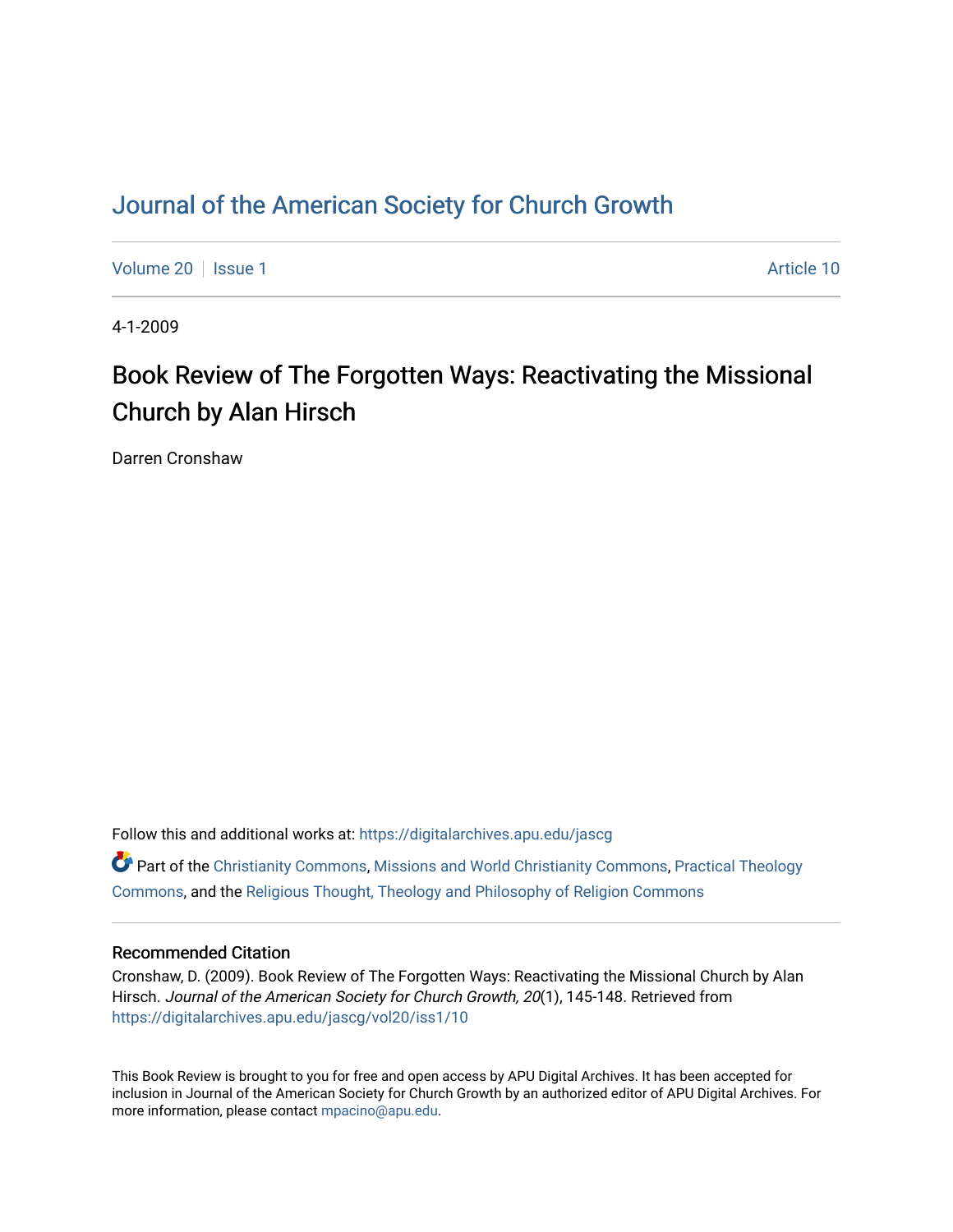144 Reviewed by Kenneth E. Bickel

might not be a high value, but I think consistency of a re- ligious experience is important within an age of frenetic change, especially when that group carries the name "church".

- I find myself a bit concerned about having a central the-<br>ology stated as briefly as "Jesus in Lord". While I don't<br>believe that an extensive systematic theology is appro-<br>priate for an organic movement, I am a bit wary
- One small but I think meaningful observation: I doubt
- 

• One small but I think meaningful observation: I doubt<br>that those advocating an organic movement of church<br>life have grappled adequately with all the pitfalls of a<br>highly litigious society.<br>Finally, I would like to believ

#### The Forgotten Ways: Reactivating The Missional Church

#### Reviewed By Darren Cronshaw

Hirsch, Alan. The Forgotten Ways: Reactivating The Missional Church. Grand Rapids: Brazos Press, 2006

The Forgotten Ways explores what Alan Hirsch maintains are the basic elements of what makes a missional movement. He starts with an analysis of the early church and the church in China—groups without legality, buildings, professional leadership, seeker-sensitive services or much in the way of Scripture and asks how did they foster their phenomenal growth? The an-<br>swer, he says, lies not in anything that can be packaged as a new program. Rather it stems from what he terms Apostolic Genius which is latent within the people of God and made up of six inwhich is latent within the people of God and made up of six inter-relating elements of missional-DNA (mDNA):

- 1. Jesus is Lord—The early church and believers in China distilled the message down to this simple confession (or sneezable virus) that recognized the claims of the one God over all of life. To counter the sacred/secular dichotomy, Hirsch contends: 'Following the impulses of biblical monotheism rather than setting up some sacred spaces, our task is to make all aspects and dimensions of life sacred—family, work, play, conflict, etc—and not to limit the presence of God to spooky religious zones<br>(p.95).
- 2. Disciple Making—Contrary to consumeristic patterns of faith. Hirsch reminds us that the lifelong task of a discifaith, Hirsch reminds us that the lifelong task of a disci-<br>ple is becoming like Jesus and embodying his message (like little Jesus in our communities). Rather than expecting to think our way into new ways of acting as if we only need to know the right things, Hirsch calls believers to action and obedience, quoting, among others, TS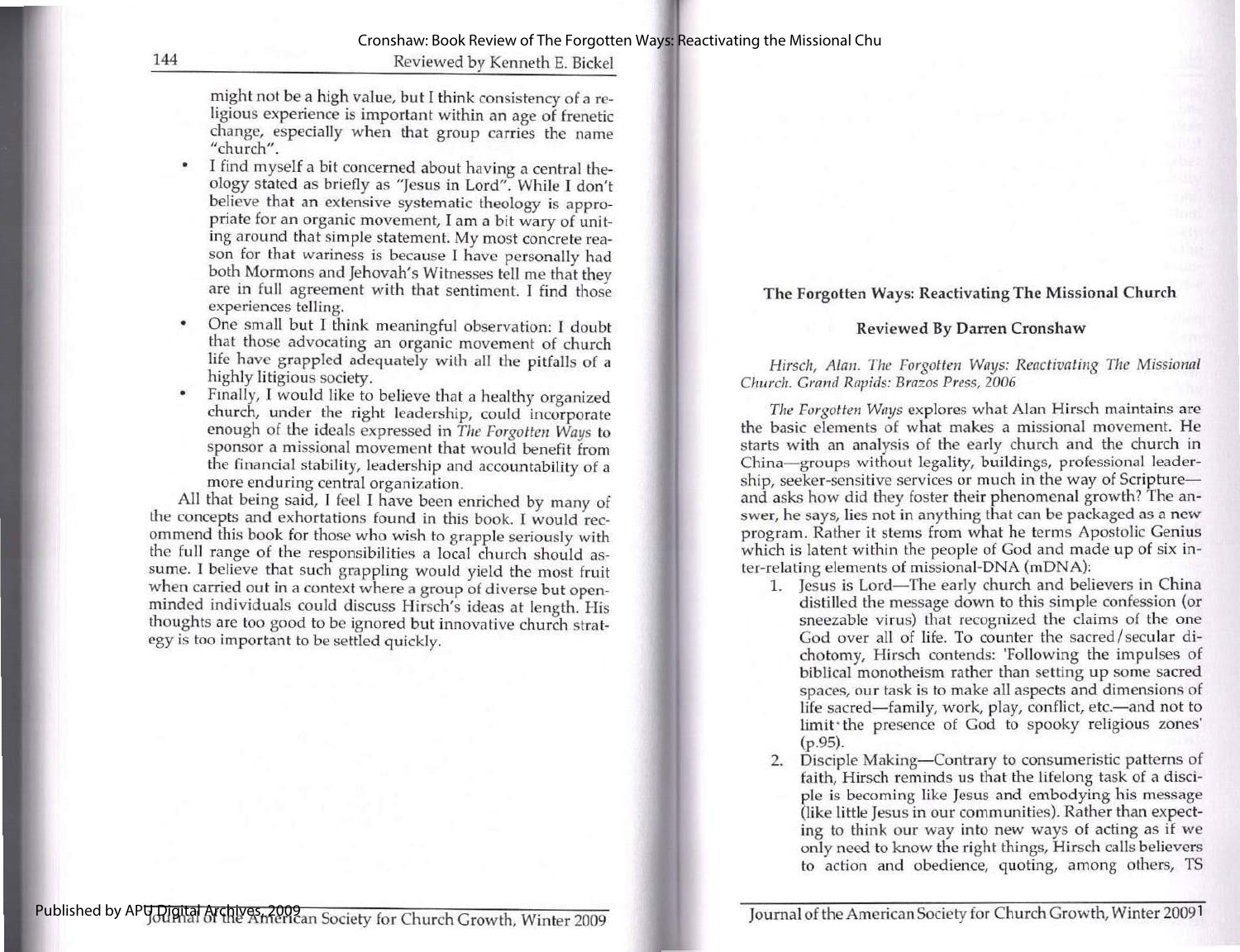## The Forgotten Ways: Reactivating the Missional Church 147

146 Reviewed by Darren Cronshaw

Eliot: The greatest proof of Christianity for others is not how far a man can logically analyze his reasons for be-<br>lieving, but how far in practice he will stake his life on his belief  $(p.101)$ .

- 3. Missional-Incarnational Impulse—Rather than relying<br>on an evangelistic-attractional mode to bring people into<br>church, the missional-incarnational impulse seeks to<br>seed and embed the gospel in the midst of cultures. This
- 
- 5. Organic Systems—Rather than an institutional approach to organization where CEO-styled leaders direct with a command and control CEO-approach to leadership, missional movements spread more organically. When groups netw
- 6. Communitas, not community—Rather than seeking

community as an end in itself, Hirsch explores the ideal of having our imagination captured by seemingly impossible mission challenges, out of which communitas evolves. He draws on Victor Turner's anthropological analysis of communitas (how a group forms together around a dangerous journey or mission) and liminality (a transition process accompanying a fundamental change). In one sense, the context of post-Christendom which has marginalized the place of church in society and the way we face rapid discontinuous changes in the twenty-first century forces us into liminality, but in an- other sense liminality is where we belong anyway as the other sense liminality is where we belong anyway as the pilgrim people of God.

Each of these elements is important in themselves but when they operate together they create the synergy of Apostolic Genius and can foster phenomenal growth. Strengthening any one area can help a local church grow and be more healthy, but fostering all of these elements is how this kind of material in The Forgotten Ways can foster missional movements. Other books treat individual elements in themselves, but this book significantly explores them together, not to bolster up the church as

institution but to cultivate a movement of organic growth. Hirsch has led a local church and a denomination through processes to reflect on their missional fitness, planted churches among, subcultures, started (and closed down) an innovative missional café project, started Forge Mission Training Network in Australia and consulted with missional groups around the world. He draws on these experiences, and on his reading of hisworld. He draws on these experiences, and on his reading of history and Scripture, to point towards new imaginative ways of doing mission and church. These ways that he suggests, though often forgotten, echo movements like nity in Western societies. His reflections are worth reading, reading again and most importantly acting upon.

again and most importantly acting applies.<br>The Forgotten Ways is a welcome and significant addition to the literature on mission to the West written by a leading missi-<br>ological strategist. It will prove to be a useful tool to help shape new forms of missional church—for church planters, those leading change in existing churches and all mission-hearted followers of Jesus. It is not an academic tome but a handbook for prac- titioners. I am using it to evaluate missional churches I am visiting and learning from, and as a compass to guide a missional experiment in our neighborhood. A blog and further resources